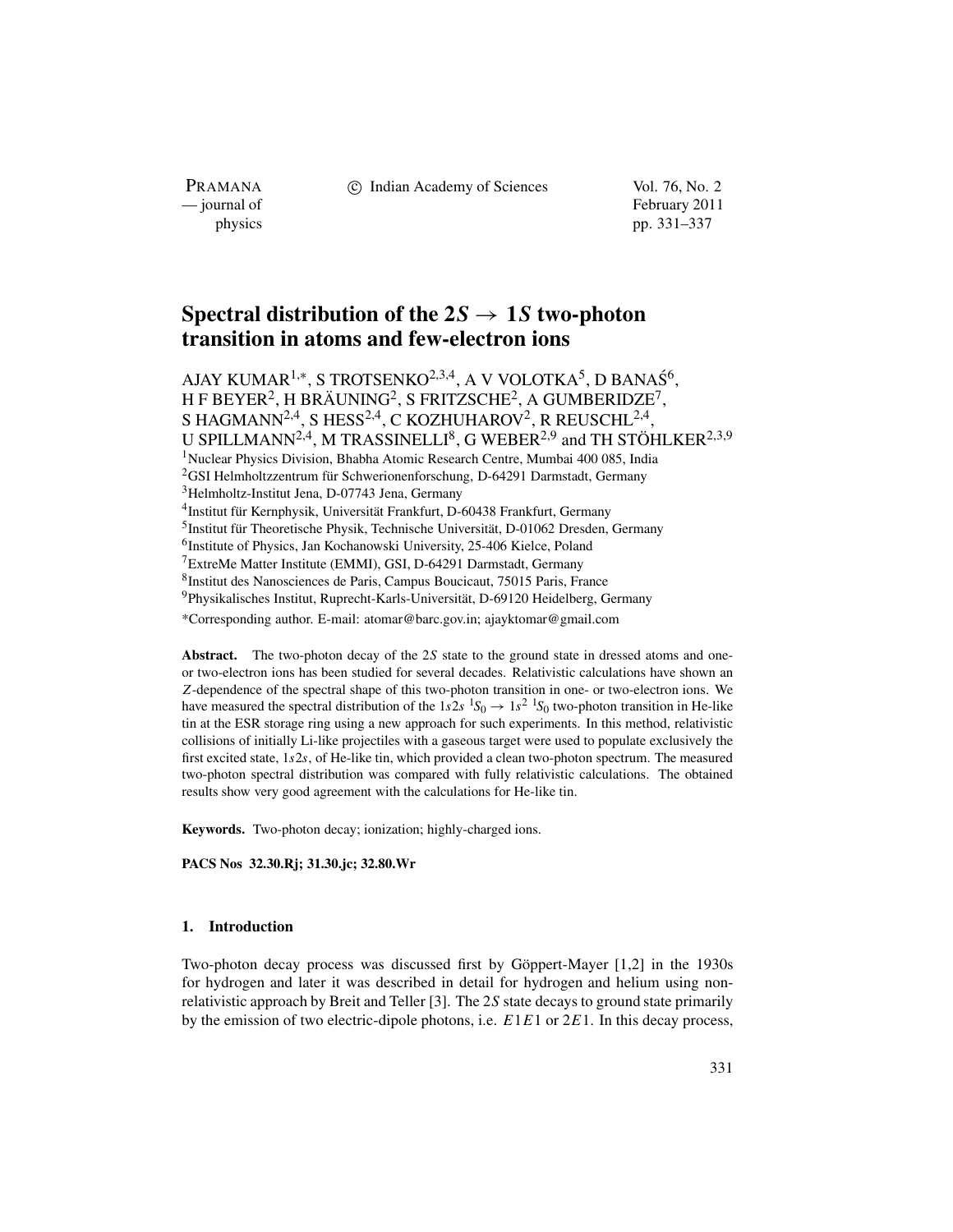## *Ajay Kumar et al*

transition between quantum levels occurs via simultaneous emission of two correlated photons of energies  $\hbar \omega_1$  and  $\hbar \omega_2$  under the boundary condition that sum of the energies of both the photons equals the total transition energy  $\hbar\omega$ , i.e.  $\hbar\omega_1 + \hbar\omega_2 = \hbar\omega =$  $E_i-E_f$ . Here  $E_i$  and  $E_f$  represent the energies of the initial and final states, respectively, of the transition. The differential transition probability (or decay rate) for the simultaneous emission of two-photons is given by [4]

$$
A(\omega_1)\mathrm{d}\omega_1 \propto \omega_1 \omega_2 |M_{fi}|^2 \mathrm{d}\omega_1,\tag{1}
$$

where  $\omega_1$  and  $\omega_2$  are the frequencies of the emitted photons. The matrix element  $|M_{fi}|$  is defines as

$$
|M_{fi}| = \sum \left\{ \frac{\langle f \| D_1 \| n \rangle \langle n \| D_2 \| i \rangle}{\omega_{ni} + \omega_1} + \frac{\langle f \| D_2 \| n \rangle \langle n \| D_1 \| i \rangle}{\omega_{ni} + \omega_2} \right\},\tag{2}
$$

where  $|i\rangle$ ,  $|n\rangle$ , and  $|f\rangle$  represent the initial, intermediate and finalstate, respectively.  $D_i$  is the photon field operator and  $\omega_i$  is the frequency of transition *i*. The frequency difference  $\omega_{ni}$  in the denominator is defined as  $\omega_{ni} = h^{-1}(E_n - E_i)$ . The total two-photon decay rate  $A_T$  is obtained by integrating eq. (1) over frequencies, i.e.,

$$
A_{\rm T} = \frac{1}{2} \int_0^{\omega_{\rm if} = \omega} A(\omega_1) d\omega_1.
$$
 (3)

As both the emitted photons are indistinguishable, the factor  $1/2$  in the above equation takes into consideration the double counting of photon  $\omega_1$  in the frequency interval [0,  $\omega_{if}$ ]. The total decay rate of the two-photon increase as  $Z^6$  [4–10], *Z* is the nuclear charge of the atom/ion.

The two-photon transitions are especially strong between those states, where a single photon decay is strictly forbidden by the conservation of angular momentum, e.g. from  $J = 0$  to  $J = 0$ . For  $2S \rightarrow 1S$  two-photon transition, the energies of the individual photons form a continuous distribution which has maximum intensity at half of the total transition energy, i.e.  $f = \hbar \omega_1 / \hbar \omega = 0.50$ , and drops to zero at both the end points [8–11]. In contrast to the one-photon decay, which depends on the initial and final states of the transition, the energy distribution of the two-photon continuum is determined by the summation over all intermediate (bound and continuum) states of the atom or ion [8–11]. Hence, the spectral distribution of two-photon transition is sensitive to the entire atomic structure.

In 1973, Freund [12] suggested that two-photon transition between inner-shall vacancy in initially neutral atom could be measurable despite its very feeble decay rates compared to the single photon. Afterwards, several theoretical work, both non-relativistic [13,14] and relativistic [15,16], have been reported. Experimentally,  $2S \rightarrow 1S$  two-photon decay process has been measured for selective cases in the decay of *K*-shell vacancy in initially neutral atom using the photon–photon coincidence technique [14,17–22]. In these measurements, the *K*-shell vacancy is produced by irradiating the targets by photons [14,17,18] or by using radioactive isotopes that preferably decay by nuclear electron capture [19–22]. All these measurements confirmed the existence of the two-photon decay branch in singly ionized atoms. Further detailed information about two-photon decay from singly-ionized atom can be obtained from Mokler and Dunford [23] and Ilakovac *et al* [24].

332 *Pramana – J. Phys.,* **Vol. 76, No. 2**, **February 2011**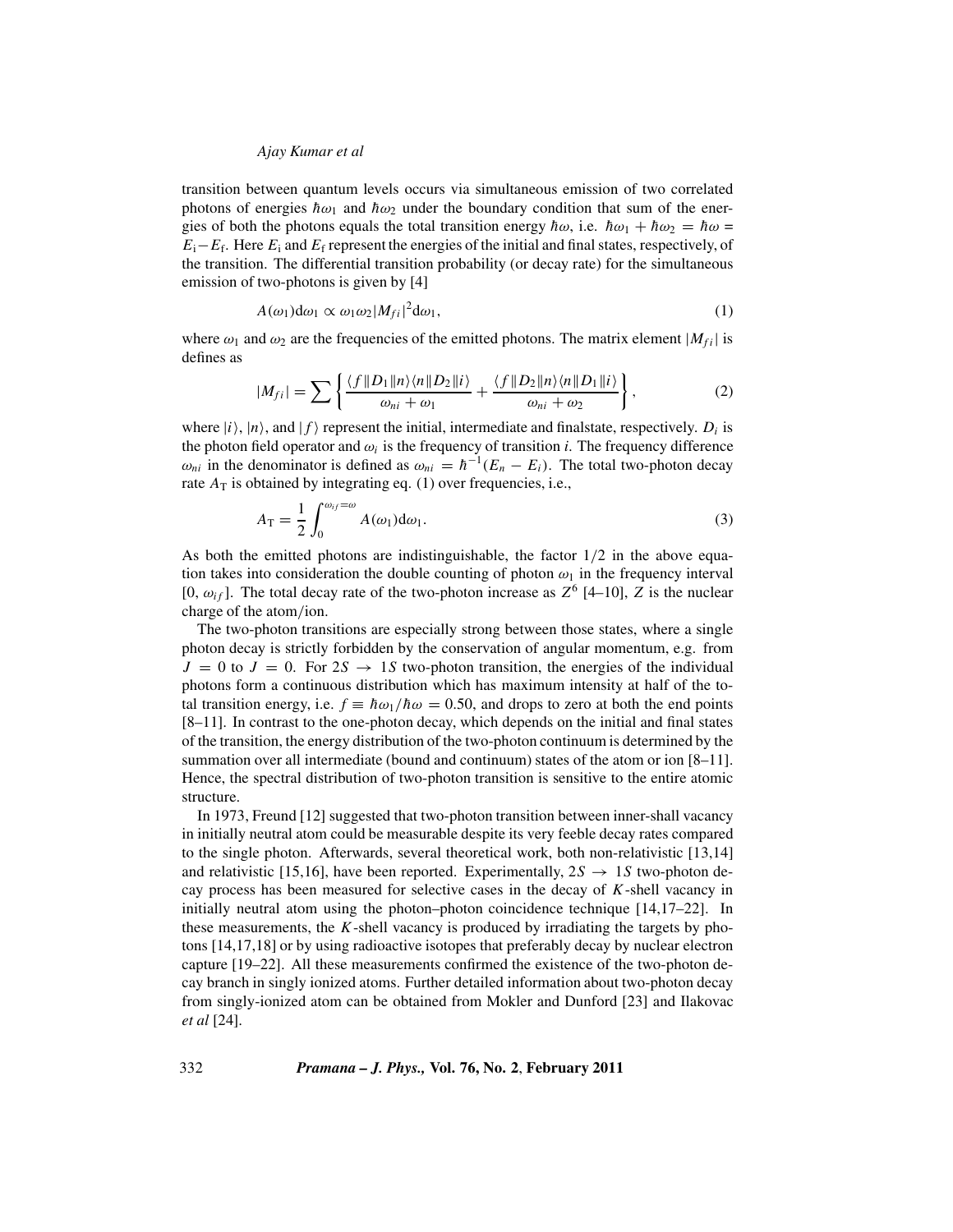## *Two-photon decay*

Several lifetime measurements were performed for the  $2S<sub>1/2</sub>$  state in H-like ions and the  $2^{1}S_0$  state in He-like ions for atomic number  $Z < 50$  [23]. In spite of the high precision, the measured lifetime could only test the 2*E*1 decay probability summed over all continuum photon energies. Furthermore, the measurements become very difficult for the high-*Z* systems in which the lifetimes of the 2*S* state are very short. On the other hand, measurements of the 2*E*1 energy distribution, which is sensitive to the entire atomic structure, are possible for all elements throughout the periodic table. Moreover, the energy distribution of the 2*E*1 transition provides detailed information about the influence of relativistic corrections to the two-photon transition.

For H-like ions, the  $2E1$  decay is the dominant channel from the  $2S<sub>1/2</sub>$  state for light atoms, whereas for heavy atoms ( $Z > 50$ ) the  $2S<sub>1/2</sub>$  state decays almost exclusively via a magnetic dipole *M*1 – spin-flip transition [8]. Non-relativistic theoretical calculations predict that the spectral distribution of the  $2E1$  transition from the  $2S<sub>1/2</sub>$  state of H-like ions is independent of *Z*, whereas the relativistic calculations show monotonous decrease of the full-width at half-maximum (FWHM) of the spectral distribution of  $2S_{1/2} \rightarrow 1S_{1/2}$ two-photon transition as nuclear charge *Z* is increased.

Helium-like ions are the most suitable candidates for the two-photon decay investigations in high-*Z* domain. For the He-like ions, relativistic computations [9,10] show an increase of the FWHM of the energy distribution up to around  $Z = 20$  and a decrease if *Z* is further increased. This variation in the energy distribution of the emitted photons is caused by relativistic and electron–electron interaction effects on the wave functions and energies. Therefore, a measurement of the spectral distribution of the two-photon decay along the isoelectronic sequence of He-like ions probes uniquely our understanding of the interplay between electron–electron correlation and relativistic effects on the structure of the simplest multielectron atomic systems. Experimental efforts were made in the past to accurately determine the spectral distribution of  $2^1S_0 \rightarrow 1^1S_0$  transition for several He-like ions (Ni [25], Ge [26], Kr [27] and Au [28]). In these experiments, the 2*E*1 decay was selected by the simultaneous detection of the two photons by two detectors, i.e. photon–photon coincidence measurements. These experiments are characterized by a very low efficiency, which results from the efficiency product of the two independent photon detectors.

In this report, we present experimental two-photon spectra by the decay of the  $2^1S_0$ state of He-like tin. The spectra were measured using an alternative method of exclusive *K*-shell ionization of initially Li-like ions. It is noted that the measured spectra, obtained by the present technique, are the cleanest 2*E*1 spectra obtained so far. The results show that the spectral distribution is in good agreement with fully relativistic calculations and clearly distinguishes the continuum two-photon spectral distribution of He-like tin from that of other He-like ions.

#### **2. Experimental details**

The experiment was performed using the heavy-ion accelerator facility at GSI, Darmstadt. The He-like tin ions with an initial energy of 300 MeV/u, delivered from the UNILAC/SIS complex, were accumulated in the ESR storage ring. Typically,  $10^8$  ions were stored and electron-cooled in the ring. The momentum spread of the ion beam was

*Pramana – J. Phys.,* **Vol. 76, No. 2**, **February 2011** 333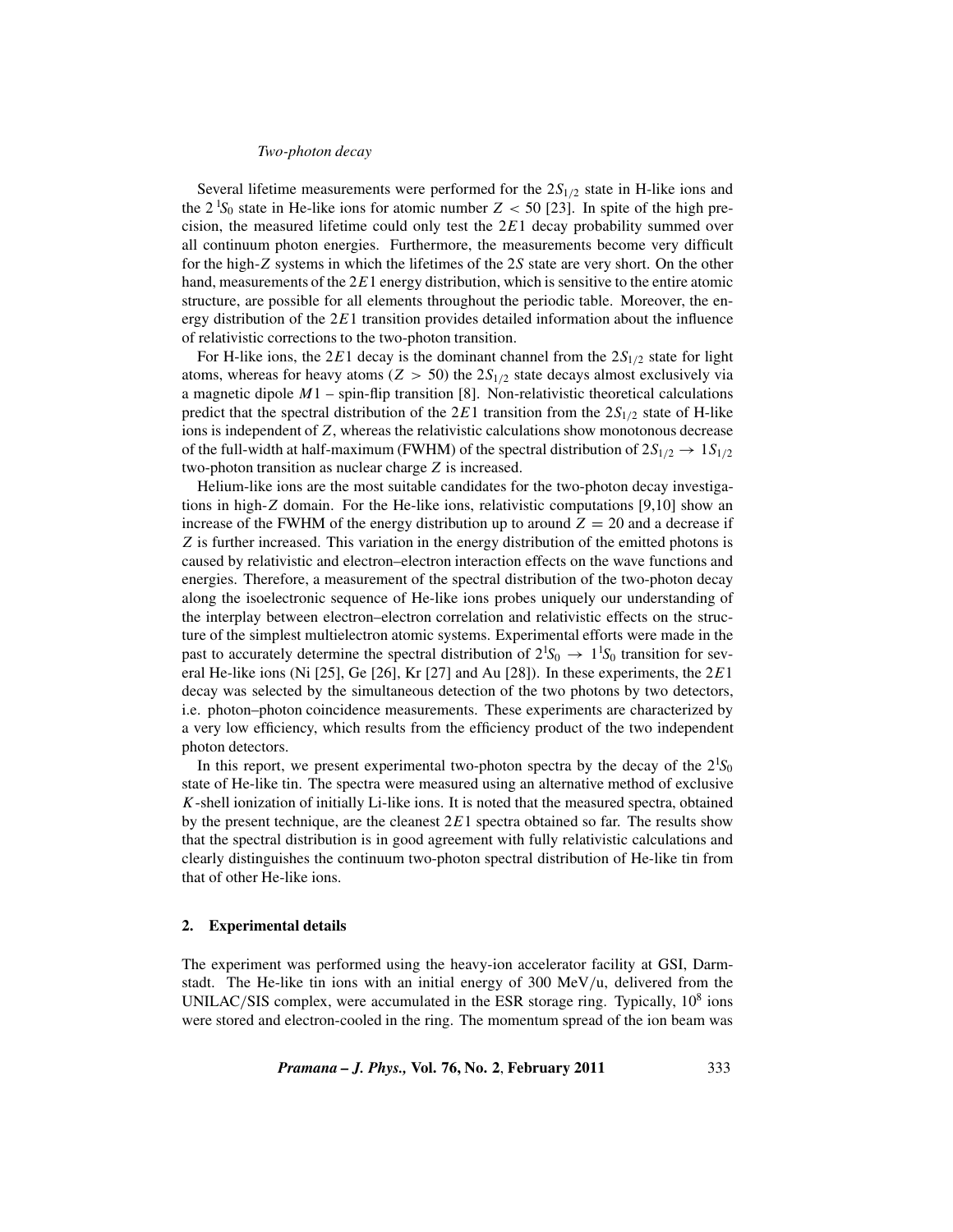*Ajay Kumar et al*



**Figure 1.** Lay-out of the accelerator facility and experimental areas at GSI, Darmstadt.

close to  $\Delta p/p \approx 10^{-5}$ . The well-collimated (∼2 mm diameter) ion beam was made to collide with a supersonic gas-jet nitrogen molecular target beam of around 5 mm diameter. The areal density of the target used was about  $10^{12}$  particles/cm<sup>2</sup>. After crossing the target region, the projectiles which lost an electron were separated from the primary beam downstream behind the dipole bending magnet of the ring. The up-charged tin (Helike) ions were registered by position-sensitive particle detectors (multiwire proportional



**Figure 2.** Lay-out of the experimental set-up at the internal jet target. X-ray detectors view the target interaction zone at different observation angles. Photon emission was observed in coincidence with the up-charged ions, detected in the particle counter located behind the dipole magnet.

334 *Pramana – J. Phys.,* **Vol. 76, No. 2**, **February 2011**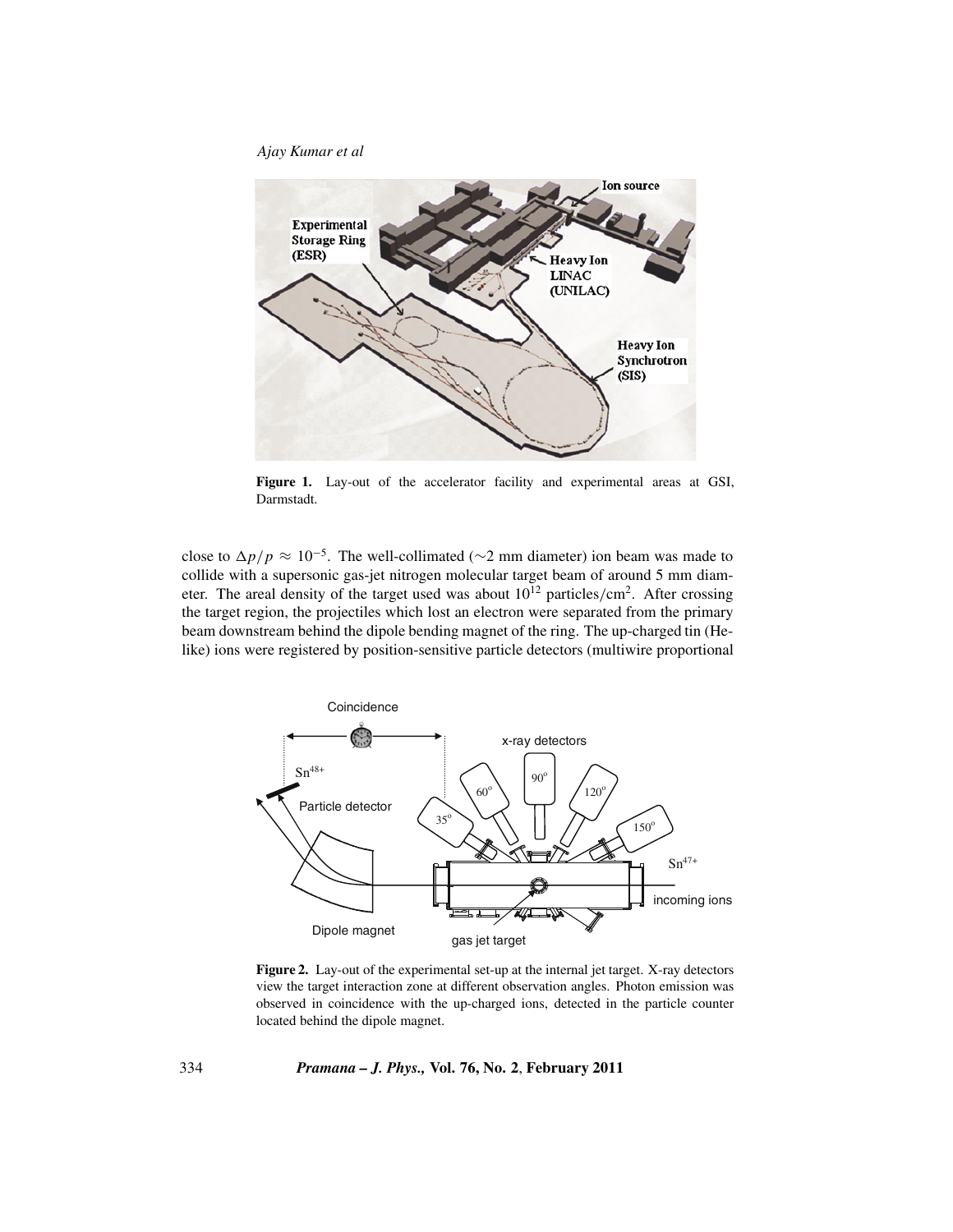### *Two-photon decay*

counters). Schematic of the GSI accelerator facility and the experimental set-up at the target area of the ESR storage ring are depicted in figures 1 and 2, respectively.

The photons emitted from the beam–target interaction region were detected by a planar HPGe detector placed at 35◦ observation angles with respect to the beam axis. The detector was separated from the ultra-high vacuum of the ring  $(10^{-11}$  mbar) by beryllium window (of 100  $\mu$ m thick). As the source was moving, a 4-mm wide copper–lead slit was mounted in front of the detector to reduce the Doppler broadening. Finally, the X-ray detector was energy- and efficiency-calibrated using thin  $57$ Co and  $241$  Am radiation sources. For details of the experimental set-up, see [29,30].

### **3. Results and discussions**

The X-ray spectra were collected in coincidence with the He-like tin ion  $(Sn^{48+})$ . The measured spectra contained a broad continuum, resulting from the  $2E1$  decay of the  $2^1S_0$ state  $(1s2s<sup>1</sup>S<sub>0</sub> \rightarrow 1s<sup>2</sup> S<sub>0</sub>)$ , and a monoenergetic line corresponding to the *M*1 decay of the  $2^3S_1$  state (1*s*2*s*  $^3S_1 \rightarrow 1s^2$  <sup>1</sup>*S*<sub>0</sub>). In the obtained spectra, the absence of any additional X-ray lines from the decay of the  $1s2p$  state or other higher levels indicate that there is a very selective *K*-shell ionization of the Li-like tin ions and subsequent exclusive formation of the corresponding  $1s2s^{1,3}$  *S* states of He-like tin. Such a high level of selectivity of the *K*-shell ionization has been reported earlier by our group for relativistic collisions of Li-like U ions [29]. For further analysis of the observed X-rays, the higher-energy half of the spectrum (figure 3a) was selected owing to two reasons: (1) the 2*E*1 energy distribution is symmetric because of an equal energy sharing [9,10] and, hence, either of the halves can be utilized to provide the *Z*-dependent information and (2) the higher-energy half is clean and the detector efficiency is well known in the present energy range.

The response function of the detector was simulated for the *M*1 transition and compared to the measured spectrum. The detector simulations were found to be in good agreement with the measured position and intensity of the *K*-escape peaks. Furthermore, the theoretical 2*E*1 spectral distribution was convoluted with the detector response function for comparison with the measured spectral shape. The intensity of the theoretical two-photon decay continuum was normalized to the measured spectra at the reduced photon energy of 0.50, i.e., for half of the energy of the  $1s2s$   ${}^{1}S_0 \rightarrow 1s^2$   ${}^{1}S_0$  : 2*E*1 transition (figure 3). To check the sensitivity on *Z*, the measured spectral shape for tin was compared with relativistic theoretical calculations [9,10] for different He-like ions, convoluted with the simulated detector response function. Figure 3b depicts the reduced  $\chi^2$  of the fits between the experimental data for  $Sn^{48+}$  and the calculated spectral shapes for different He-like ions using the Minuit minimization code. The results show good agreement with the relativistic calculations only if a proper nuclear charge was chosen, thus confirming the sensitivity on *Z*. Detailed information of the presented measurement can be found in our recent publication by Trotsenko *et al* [32].

## **4. Summary and future scope**

In summary, we measured the spectral distribution of the two-photon decay of the  $2^1S_0$ state in He-like tin. The measurement was performed using a new experimental approach

*Pramana – J. Phys.,* **Vol. 76, No. 2**, **February 2011** 335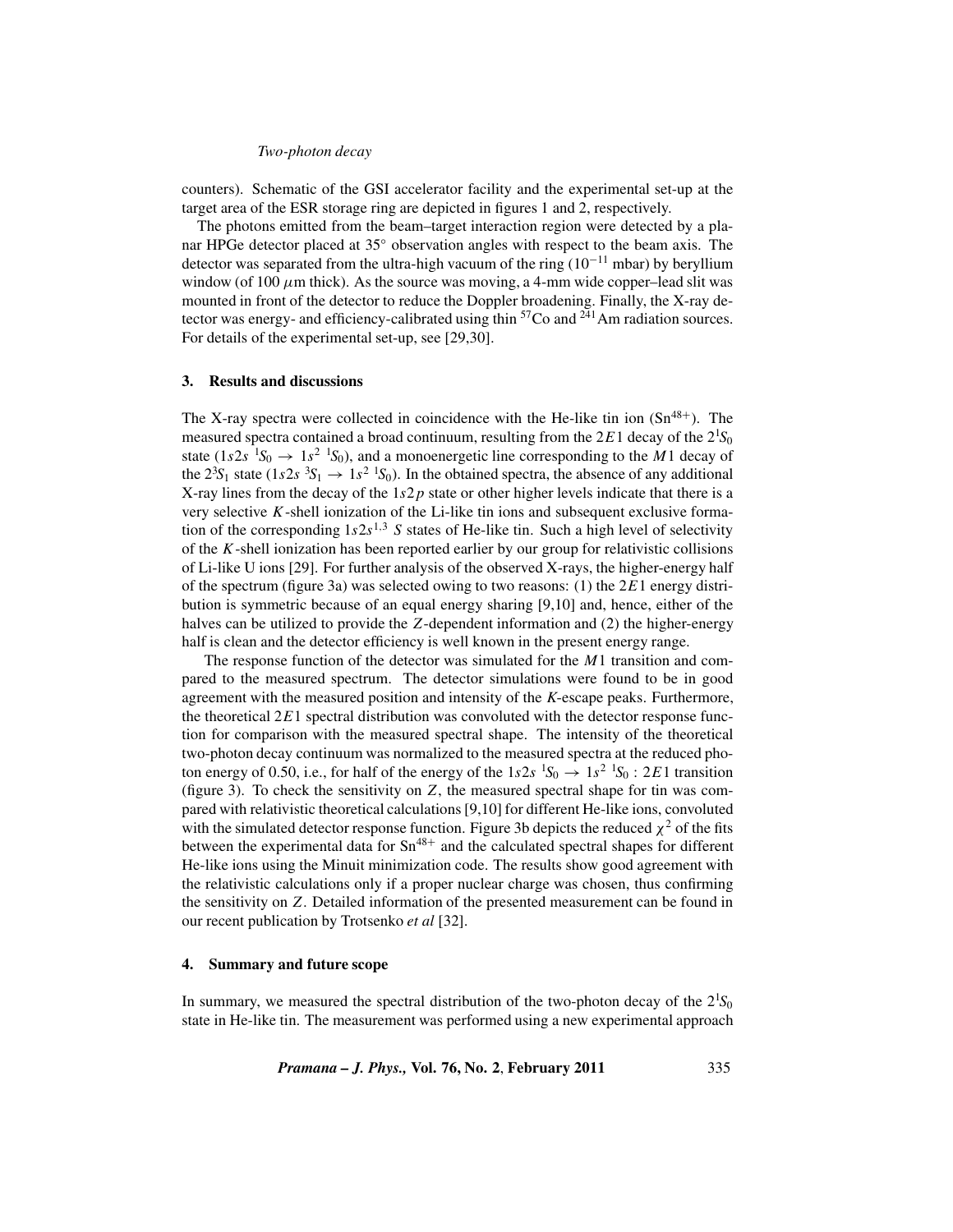*Ajay Kumar et al*



**Figure 3.** (**a**) Higher-energy part of the projectile X-ray spectra (gray line) for  $Sn^{47+} \rightarrow N_2$  collisions measured in coincidence with the  $Sn^{48+}$  ions. Black line represents the spectral distribution calculated using the fully relativistic approach for He-like Sn, convoluted with the simulated detector function and Doppler broadening [31,32]. Abscissa is the fraction of the total transition energy carried by either of the photons; (**b**) reduced  $\chi^2$  obtained by fitting calculated spectral distribution for different He-like ions to the measured distribution for He-like Sn.

at the ESR storage ring where relativistic collisions of Li-like projectiles with a gaseous target were used to form the desired initial state, which allowed for a measurement of the clean two-photon energy distribution. Our results [32] show the best agreement between theory and experiment for the correct nuclear charge (Sn,  $Z = 50$ ), thus confirming the prediction of relativistic calculations for the *Z* sensitivity of two-photon spectral distribution.

In the dipole 2*E*1 approach for the  $2S \rightarrow 1S$  transition, the photon–photon correleation is expected to have  $1 + \cos^2 \theta$  behaviour, where  $\theta$  is the opening angle between both the photons, which, therefore, shows symmetry with respect to  $\theta = 90^\circ$ . Recently, exact relativistic calculations of the photon–photon correlation for two-photon decay from 2*S*<sup>1</sup>/<sup>2</sup> state of H-like ions [33] and 2<sup>1</sup> *S*<sup>0</sup> state for He-like ions [34] for few medium and high-*Z* ions were reported to have an asymmetric shift in the angular correlation function. This asymmetry is expected because of the contribution of higher-order multipoles, which have negligible contribution compared to the *E*1*E*1 in the spectral distribution spectrum. Further experiments on the photon–photon correlation studies in the two-photon decay of high-*Z* ions are planned for the future.

336 *Pramana – J. Phys.,* **Vol. 76, No. 2**, **February 2011**